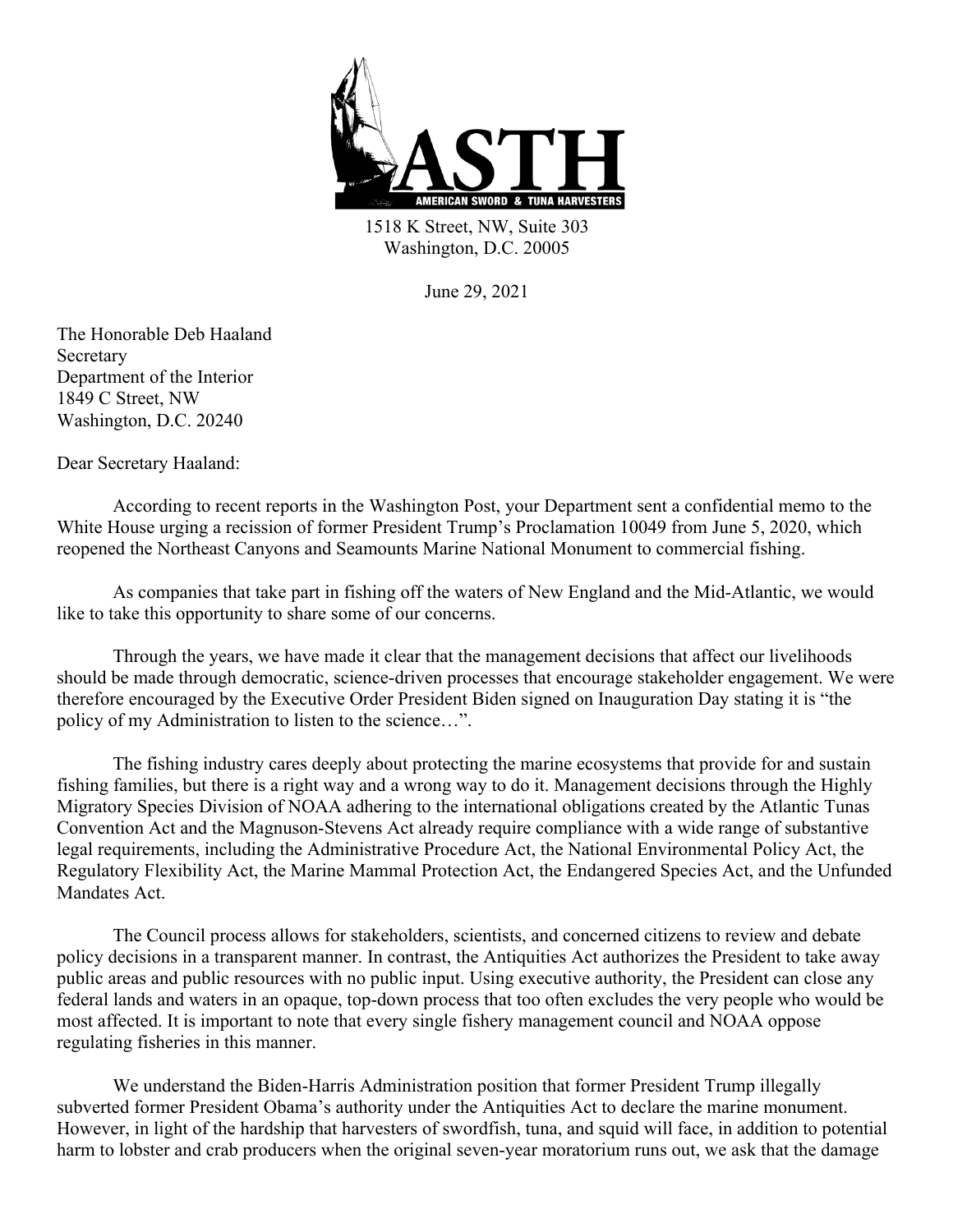done to our industry due to COVID-19 and the subsequent government-mandated closure of restaurants, be considered in any recommendations to the White House.

Also keep in mind the seafood harvesters who don't necessarily fish in the monument area, such as scallopers — the nation's most valuable Federally-managed fishery — who will be negatively affected when those displaced by the ban move to their areas to fish.

We ask that if you advise a recission of last year's proclamation, that you recommend a three-year moratorium before the commercial fishing ban is re-imposed. This will provide an opportunity for the hardworking men and women in our seaports to recoup some of the losses these fishing families endured due to COVID-19 related closures. And, in keeping with President Biden's January 20, 2021 Executive Order on Protecting Public Health and the Environment and Restoring Science to Tackle the Climate Crisis, which stated that "the Federal Government must be guided by the best science and be protected by processes that ensure the integrity of Federal decision-making", this would allow our industry some time to commission a scientific review of commercial and recreational fishing, and its impact on the area of the monument, which to date has not been done.

A three-year moratorium on the re-imposition of the commercial fishing ban allows the Biden-Harris Administration to rescind the Trump Administration action, as well as allowing our industry to re-coup our losses suffered during COVID-19.

In the past few years, we had the opportunity to meet directly your two immediate predecessors. Unfortunately, before you were confirmed by the Senate, representatives of our fisheries were only granted five-minutes each on a one-hour phone call with Interior staff to defend our livelihoods.

We respectfully request that you meet with us in-person before the White House considers any recommendation from the Department concerning the commercial fishing ban.

We look forward to speaking more about this with you and your staff.

Sincerely,

Jim Budi (ret.) Eagle Eye Fishing Corp. Beaufort, SC

James Busse Seafood Atlantic Inc. Cape Canaveral, FL

John Caldwell Eagle Eye II Corp. Melbourne, FL

William A. Cox Yonges Island Fish Company Yonges Island, SC

Scot Drainowicz Eagle Eye II Corp Swampscott, FL

Patrick Fehily FV White Water, LLC Lavallette, NJ

Tommy Forte Pescadería Cataño Cataño, PR

Michael Foy FV Rebel Lady San Juan, PR